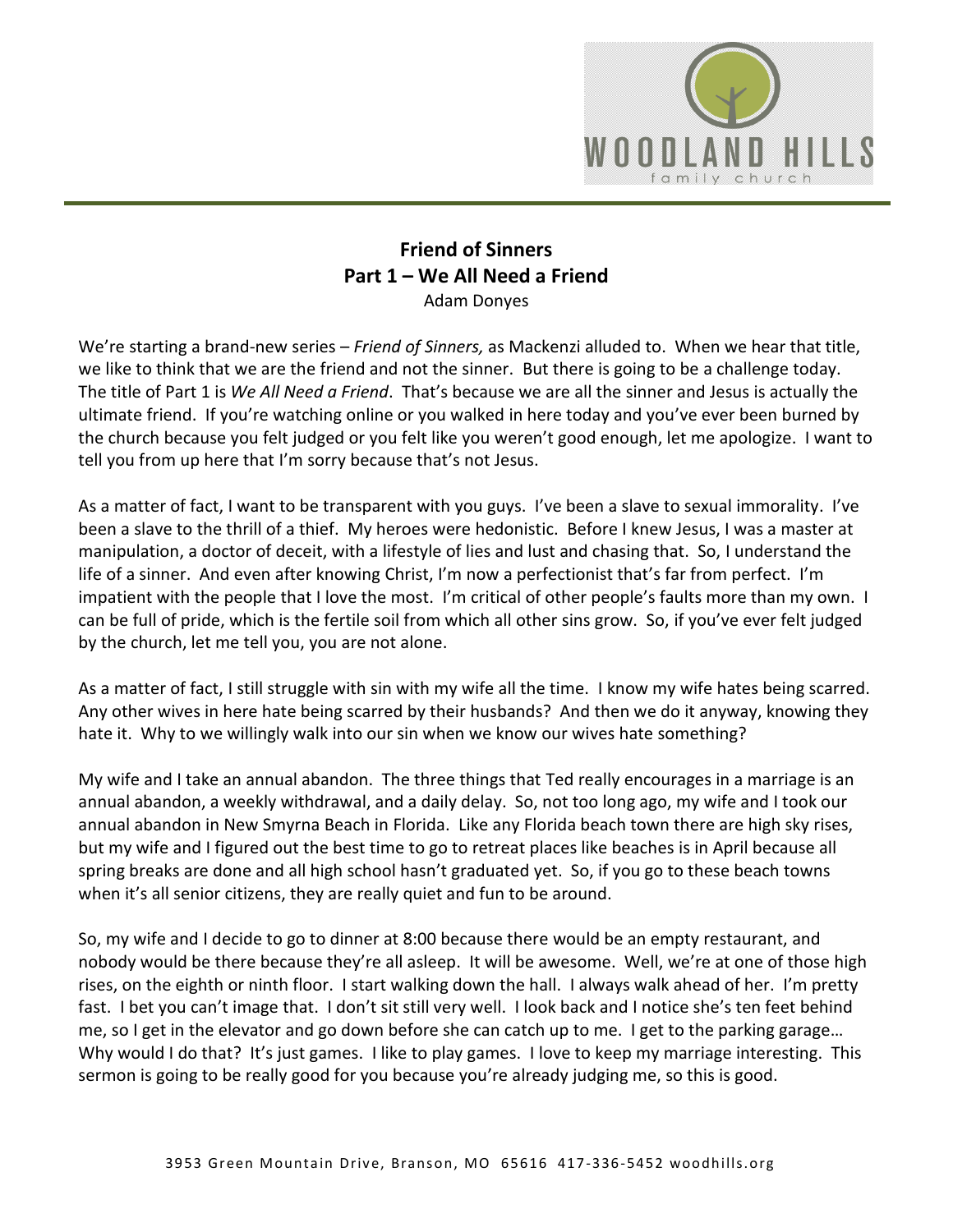I go down the elevator and I go around the corner and hide, waiting for the elevator to come down next because it's going to be my wife because everybody's sleeping; they're senior citizens and that's what the do at 8:00 at night. So, the elevators are on a wall right here and then the cars are over here, so I'm right on the edge of the wall with three elevators. I'm standing on the edge of the wall where you can't see my body, so when you get out of the elevator, you're going to walk this way, straight towards me.

I'm listening and I hear a ding sound. The elevator opens and all I'm listening for is one set of steps. If it's one set of steps, I'm good. I know it's her, there's nobody else with her. Sure enough, I think I hear one set of steps. I'm listening closely. You could feel that body getting closer and closer to you. By this time, you're all in. There's no half-hazard when you scare somebody. It's all or nothing. I jump out and shout at the top of my lungs. To which is about an 80-year-old man and his wife. My wife is about five feet behind them giving me the look. I'm now walking with the man, trying to apologize. "Sir, I'm so sorry. I didn't mean to; please forgive me." What a great story that would have been in the news. "Pastor From Branson Kills Senior Citizen Of A Heart Attack." We get in the car and my wife says, "Serves you right!" Needless to say, I haven't scarred my wife since. Now my boys love doing it, so I'm good.

What is it in us that loves to do what we know other people hate? You don't ever have to remind me, "Hey, Adam, don't forget to sin today." I'll naturally do that. As a matter of fact, I know that I'm on the edge of the abyss. I'm one dumb decision away from ever being able to stand up here and preach in front of you guys. Understanding that and believing that keeps me in a place that's healthy with Jesus. I didn't need Jesus on the day he saved me; I need Jesus every day because he's saving me from myself. When we're talking about being a friend of sinners, we're the sinner that needs the ultimate friend every day.

I'm going to challenge you guys with something great with this sermon. Here's why. I'm going to read you a story from Abraham Lincoln, one of the former presidents of the United States.

*It is said that Abraham Lincoln often slipped out of the White House on Wednesday evening to listen to the sermons of Dr. Phineas Gurley at New York Avenue Presbyterian Church. He generally preferred to come and go unnoticed. So when Dr. Gurley knew the president was coming, he left his study door open.* 

*On one of those occasions, the president slipped through a side door in the church and took a seat in the minister's study, located just to the side of the sanctuary. There he propped the door open, just wide enough to hear Dr. Gurley.* 

*During the walk home, an aide asked Mr. Lincoln his appraisal of the sermon. The president thoughtfully replied, "The content was excellent; he delivered with elegance; he obviously put work into the message."*

*"Then you thought it was an excellent sermon?" questioned the aide.*

*"No," Lincoln answered.*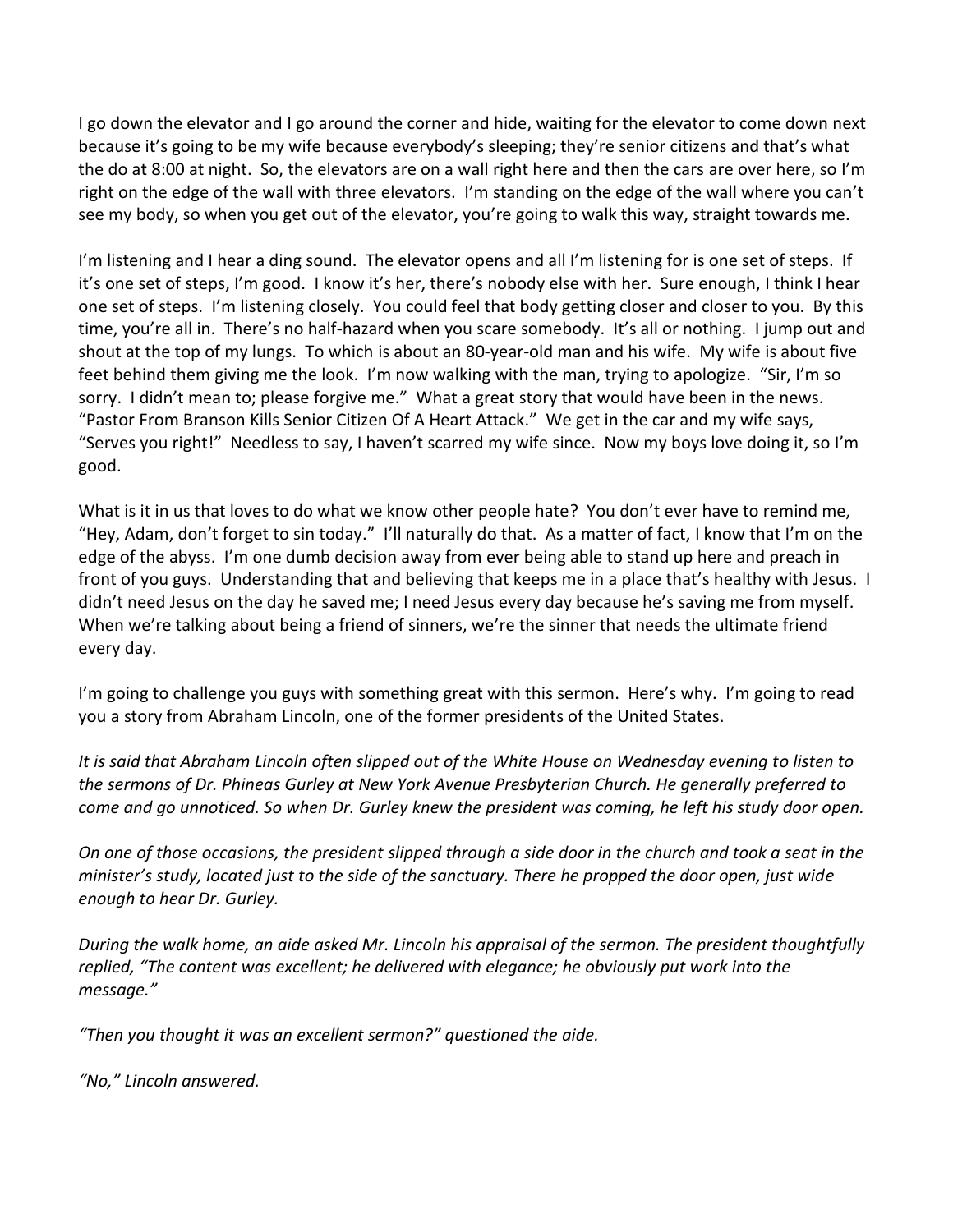*"But you said that the content was excellent, it was delivered with eloquence, and it showed how hard he worked," the aide pressed.*

*"That's true," Lincoln said, "But Dr. Gurley forgot the most important ingredient. He forgot to ask us to do something great."*

I would be remiss to not ask you to do something great today. Great doesn't mean easy. Sometimes, when asked to do something great, it might be really hard. I still think it's really great because if you're willing to do this today, I think the impact you'll have on other people for God's kingdom and his glory will be great. As a matter of fact, it says this in John 14, *[12](https://www.studylight.org/desk/?q=joh%2014:12&t1=en_niv&sr=1) Very truly I tell you, whoever believes in me will do the works I have been doing, and they will do even greater things than these, because I am going to the Father.* I'm going to call you to do something great today, but it begins at a place that you may not think, and it's going to be challenging. I can assure you that in the last service, I was crying at that last song when it talks about "break our hearts for what break yours." That get us to a place of greatness. Humility gets us in a proper standing with Jesus.

You think about the number of times we have our own stones and we're ready to throw them at a political party that thinks differently than we do or we're ready to throw them at somebody who cuts us off in traffic as we give them a one finger wave. Or we're ready to just yell and spit venom and be so mad… As you're holding your stone, ready to judge or condemn somebody, you're like, *Wait a minute, is that what Jesus did.* In fact, I know from scripture that he didn't.

In John 8, it's very clear. This is the scene of this woman who is caught in adultery. All these Pharisees that had it all together on the outside… They looked great out here. They had their robes, they had their acts, their works. They were like, *Look at us; we're better than everybody*. They acted like they were better than everybody. *Look at us; we're awesome*. *Get this woman out of here that committed sins*. They've got their stones and they are ready to chuck them at this woman and kill her. Then guess who shows up on the scene? He doesn't even say a word. It says he gets down and draws in the sand, which I believe he started out with their own sin. And they dropped their stones and walked away. Watch what the scripture says. *[9](https://www.studylight.org/desk/?q=joh%208:9&t1=en_niv&sr=1) At this, those who heard began to go away one at a time, the older ones first* (usually the leaders)*, until only Jesus was left, with the woman still standing there. [10](https://www.studylight.org/desk/?q=joh%208:10&t1=en_niv&sr=1) Jesus straightened up and asked her, "Woman, where are they? Has no one condemned you?"*

## *[11](https://www.studylight.org/desk/?q=joh%208:11&t1=en_niv&sr=1) "No one, sir," she said.*

## *"Then neither do I condemn you," Jesus declared. "Go now and leave your life of sin."*

You see, there is no judgment there. There is no condemnation for those who are in Christ Jesus. So, when we come with condemnation and judgment towards others, we are not showing them Jesus. Regardless of how differently they think from us… I don't think I'm better than you because I'm a Christian; I'm a Christian because I know I'm not. Let me say that again. I don't think I'm better than you because I'm a Christian, if you're a non-Christian; I'm a Christian because I know I'm not.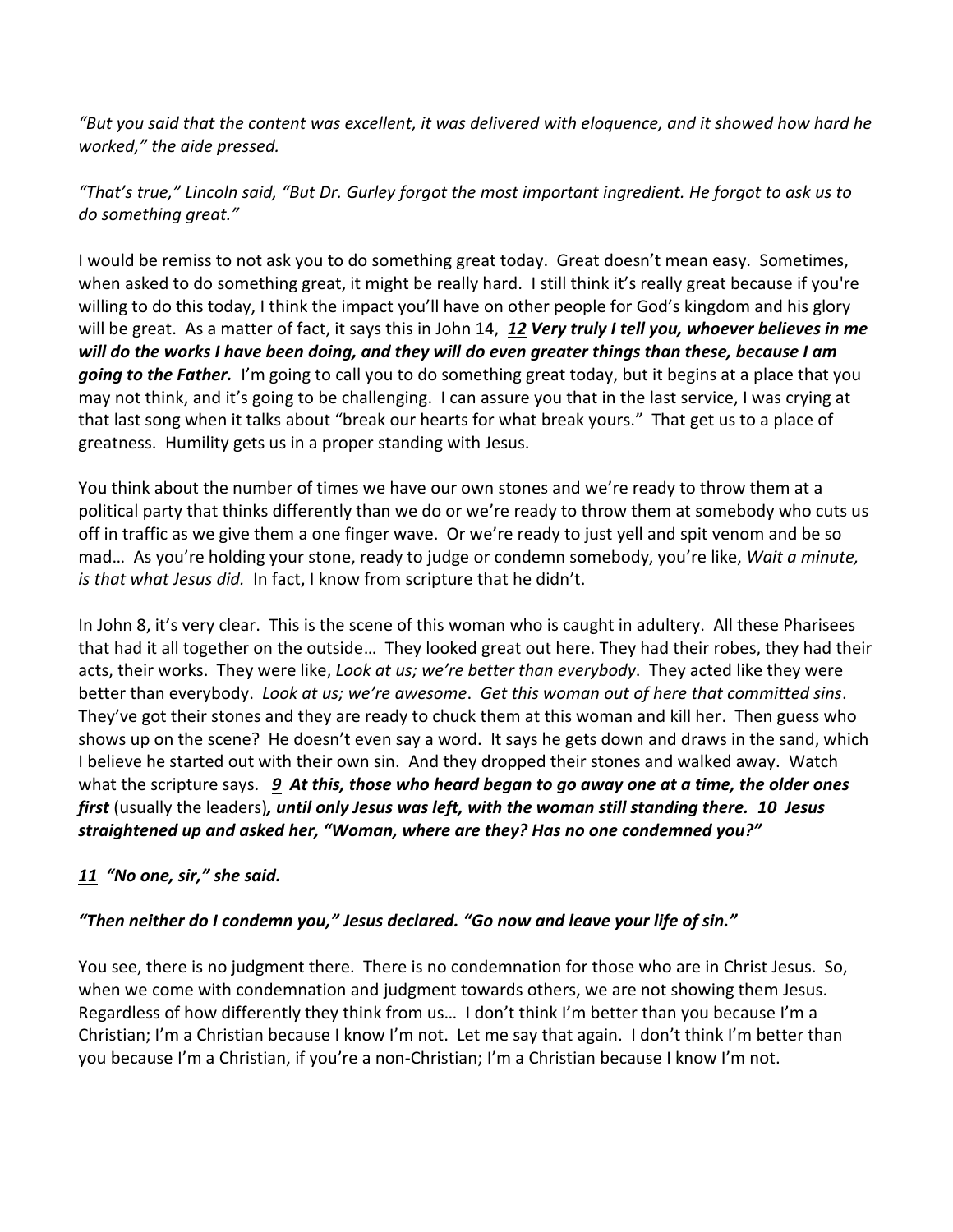So, we see this amazing picture of how Jesus comes with love, mercy, grace, forgiveness. He says, "I don't condemn you. Stop living in sin, but I don't condemn you. Follow me and leave your sinful lifestyle." To help illustrate this better, I brought back an old video clip from about ten years ago that would be really powerful. [video plays]

That is what a friend of sinners looks like. No judgment, no condemnation, no stones, no verbal abuse, no I gotta be right. That is what a friend of sinners looks like. Just so you know, **pride and compassion cannot coexist**. Jesus was the epitome of humility. Even in the fact that he was God; he always gave credit to the Father. He never even took credit for himself. As a matter of fact, he said he came to serve and not to be served and to give his life as a ransom for many. As we walk as Jesus walked, the question is, "Does that aroma draw people towards him or does it repel them?" Always having to be right and always having to prove your political point and always having to fight with different political views. Pride and compassion cannot coexist.

From the greatest sermon we've ever had, which is known as The Sermon on the Mount in Matthew 5- 7…. It wasn't one day like people think. It was multiple days. By the time he gets to Matthew 7, he says this, and it's really powerful and people sometimes take this out of context. *[1](https://www.studylight.org/desk/?q=mt%207:1&t1=en_niv&sr=1) "Do not judge, or you too will be judged. [2](https://www.studylight.org/desk/?q=mt%207:2&t1=en_niv&sr=1) For in the same way you judge others, you will be judged, and with the measure you use, it will be measured to you.*

Have you ever thought about how we look at the sins of other people in our lives? We like to look at other people's sin like looking through the up-close end of binoculars. Then, when it gets to our sins, we turn it around and look through the long-distance end. "Oh, those are so tiny. But your sins… Whoa!!" And it's crazy because Jesus isn't telling us not to hold one another accountable. That's where we can take this out of context. He's not saying not to hold each other accountable. He's saying what a beautiful place of accountability when you recognize the gravity of your own sin and not just try to point out the sin of others. You may sin differently than other people, but your sin isn't better or greater. It's still separates you from the Savior.

He goes on to say exactly why we should flip the binoculars. *[3](https://www.studylight.org/desk/?q=mt%207:3&t1=en_niv&sr=1) "Why do you look at the speck of sawdust in your brother's eye and pay no attention to the plank in your own eye?* Have you ever thought about what a plank looks like versus a speck of sawdust? He says, "Hold on; evaluate your own heart." We do this with our spouses. We will be so magnified on this little part of our spouse and completely neglect and ignore the plank in our eye. And Jesus is saying, "Whoa, your focused on the plank? Why don't you examine what's going on in your heart?"

I told you I was going to call you to do something great today, but I didn't say it was going to be easy. There's a speck of sawdust that you want to criticize and judge in somebody else that might think or act differently than you. Jesus says, "Whoa, why don't you take care of that plank?" But what we love to do is take our plank, ignore our plank, try to bury our plank, and put other people on top of it and talk about and gossip and slander their sin and everything that they are struggling with and everything thing that they have. "You know what? I'm going to elevate myself and feel better about myself by talking about them, by judging them, by pointing out their sin, and recognizing their sin and ignoring my sin. I'm going to elevate myself by stepping on others."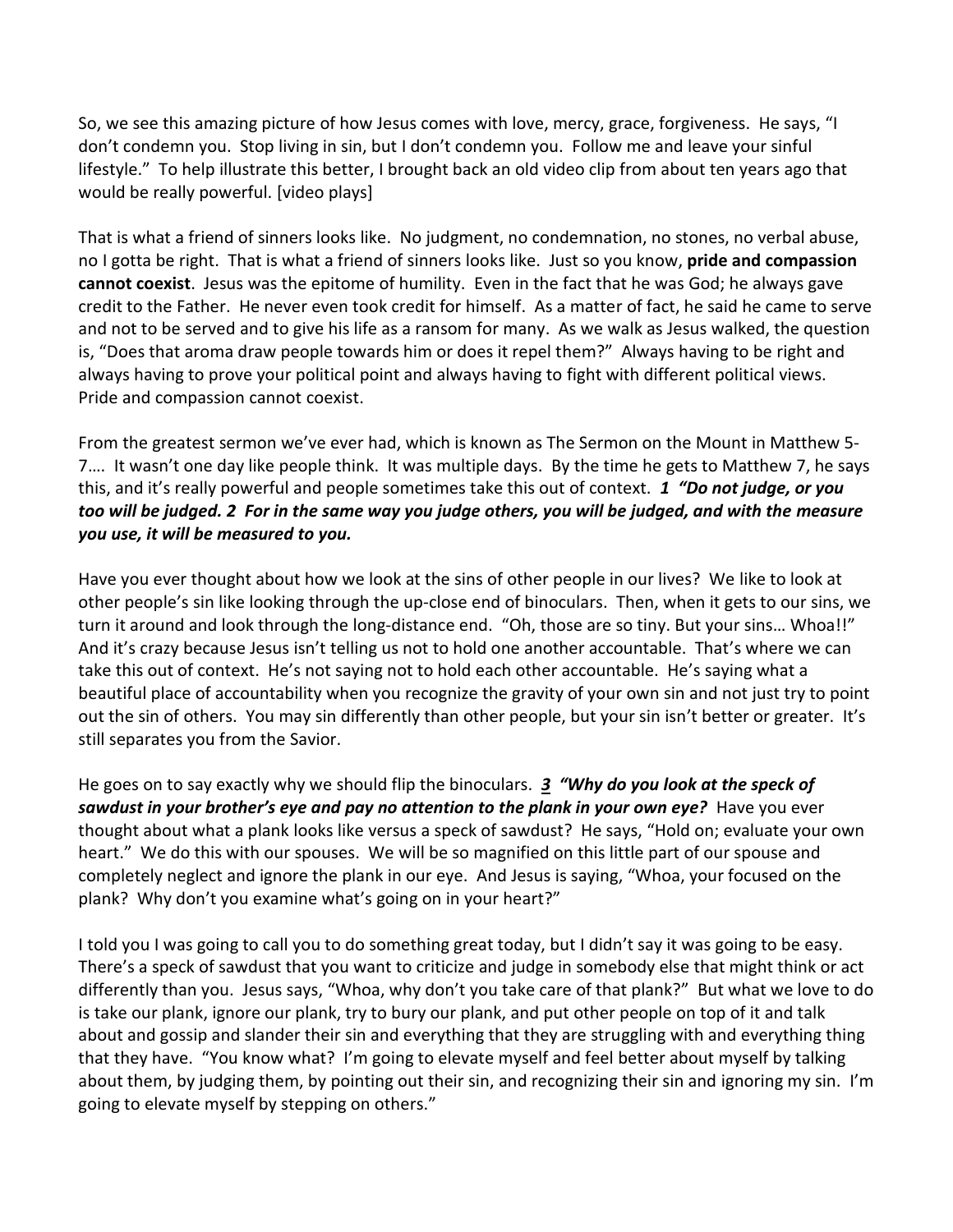Oh, because that's attractive! "Oh, tell me more about your Jesus as you put me down and tell me how horrible I am." Do you know what's crazy? Jesus is the exact opposite. There is no place low enough you and I can go to be in proper standing with Jesus.

1 Peter 5 says, *[6](https://www.studylight.org/desk/?q=1pe%205:6&t1=en_niv&sr=1) Humble yourselves, therefore, under God's mighty hand, that he may lift you up in*  due time. Words I've never heard in my life are, "I just don't like that person; they're too humble." Said no one ever. I've heard the exact opposite. I've met a lot of people that are really attractive because of the humility they have to reach Jesus. When we get in that place and we stop trying to ignore and cover up our own plank, and we come to place of understanding that we're not better than anyone else; we just know the one who is and we need him daily. My sins might be different than yours, but they are not better, not elevated.

#### Justin Edwards said this: *"Men who are exceedingly blind to their own faults are often exceedingly quick sighted to the faults of others."*

This last weekend, I was in Dallas with my family. A couple of days ago, the trial went down with Amber Geiger. She the police officer, if you haven't heard, that had just ran a 13-hour shift, got confused, and went to the wrong apartment. She walked into what she thought was her apartment and saw Botham Jean. Botham Jean was on his couch. She thought he was in her apartment, so she shot and killed him. The trial just went down. She got ten years in prison. It was big news in Dallas. I was down there right in the middle of it. Botham's brother, Brandt Jean, goes on the witness stand as she's getting her sentence before the judge. This is what happens.

#### [video plays]

Brandt Jean: If you are truly sorry, I know… I can speak for myself. I forgive you. And I know if you go to God and ask him, he will forgive you. I don't think anyone could say it… Again, I'm speaking for myself, not even bad for my family. But I love you just like anyone else. And I'm not going to say I hope you rot and die just like my brother did, but I personally want the best for you. And I wasn't going to ever say this in front of my family or anyone, but I don't even want you to go to jail. I want the best for you because I know that's exactly what Botham would want you to do. And the best would be to give your life to Christ. I'm not going to say anything else. I think giving your life to Christ would be the best thing that Botham would want you to do. Again, I love you as a person and I don't wish anything bad on you. I don't know if this is possible, but can I give her a hug, please. Please.

Judge: Yes.

[video ends]

Adam Donyes: That's also what a friend of sinners looks like. He's forgiving a woman that killed his brother and we can't even forgive someone who cuts us off in traffic or has a different sports team than us or said some hurtful words towards us or thinks differently than we do or had some bad behaviors towards us. That is also what a friend of sinners looks like. Color didn't divide them. Beliefs didn't divide them. Position didn't divide them. But the blood of Christ united them. Do you think the last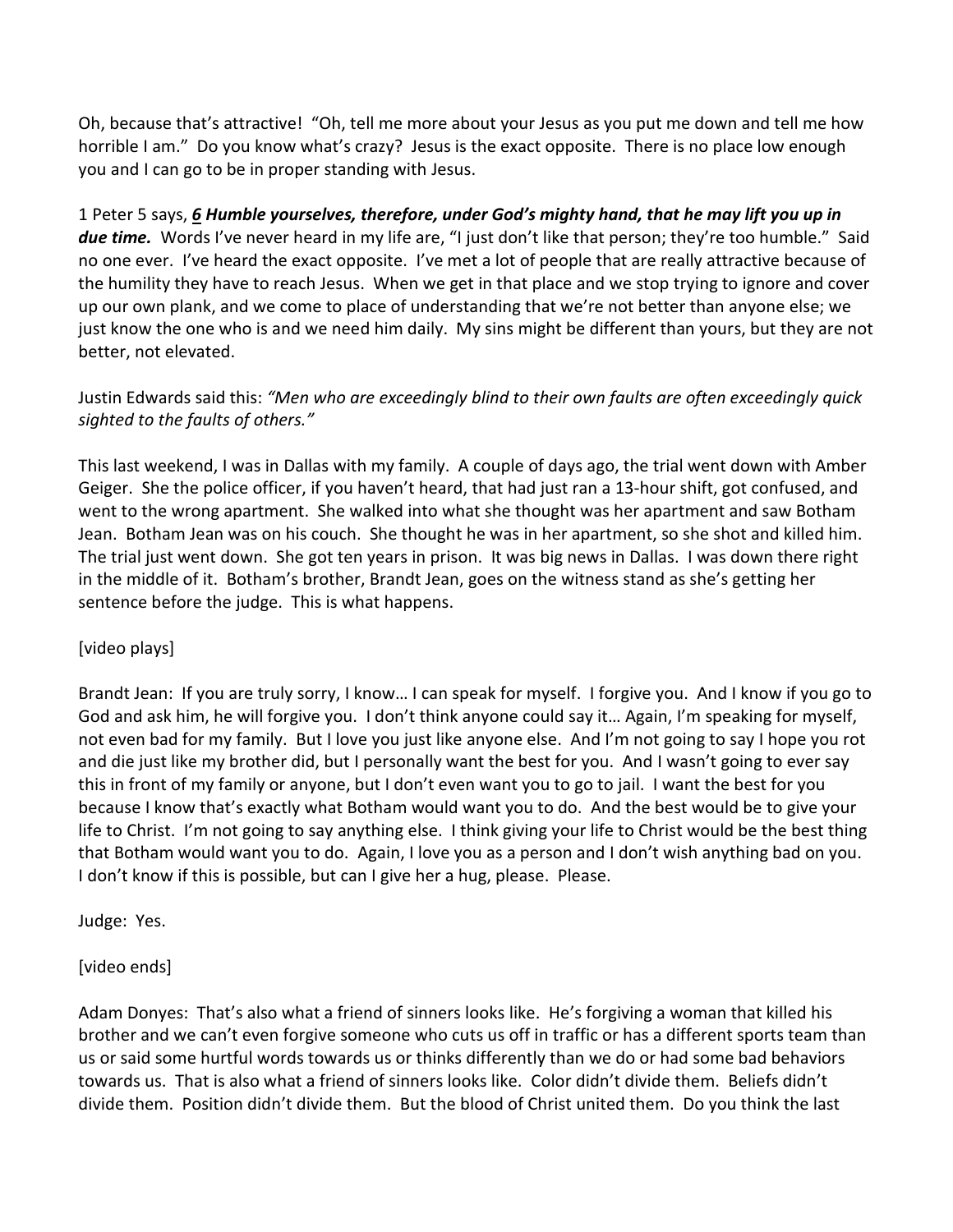words she hears as she now goes to spend ten years in prison… That officer is going to be looking for a Bible to figure out how in the world a man that should be bitter, angry, and frustrated towards her gives her all the forgiveness in the world. That just opened the door for the gospel for Amber Geiger as she now spends ten years in prison.

It goes on to say in Matthew 7, *[4](https://www.studylight.org/desk/?q=mt%207:4&t1=en_niv&sr=1) "How can you say to your brother, 'Let me take the speck out of your eye,' when all the time there is a plank in your own eye? [5](https://www.studylight.org/desk/?q=mt%207:5&t1=en_niv&sr=1) You hypocrite…"* I love this word *hypocrite* here and I'm going to give you and excerpt from Matt Chandler in just a second. "…*first take the plank out of your own eye, and then you will see clearly to remove the speck from your brother's eye."*

Listen to what Matthew Chandler has to say here on hypocrites as Christians. We're all Christian hypocrites. We're all the same. We need Jesus. We're not perfect. So, the thing is we should stop acting like we're perfect and maybe it would invite more people into it. Here's what Matt Chandler has to say about hypocrisy. "*The good news of the gospel is hypocrites are welcome. That's the good news, because there's no one in this room who's not hypocritical. No one. Whether you're completely secular and humanistic or whether you've been a person of faith since… I mean, Mama shot you out on the altar. You don't remember a day you weren't in church. You are inconsistent and you are hypocritical. No one is clean on that. No one.* 

*The difference between those who have put their faith in Jesus Christ is Christ's perfection carries our imperfection so between the tension of perfection and hypocrisy we have a perfect God who says, "I paid the bill for that stumbling and bumbling. Yeah, he's an idiot. Doesn't that make me spectacular if I can save that dude, if I can save that woman? How inconsistent and foolish they are, and yet I can still rescue them." Isn't that where God is most glorified, not in saving the pretty people? So now you have this idea of hypocrisy.* 

*Here's what, unfortunately, Christians want to do: Christians need to know that and walk in a lot more grace and a lot more compassion with a lot more lack of "judgmentalness" on people than they walk in now, because you're not there. Even though you might act like you're there or think you're there, your response to the fallings and failings of others should be patience, grace, compassion, empathy, prayerfulness, and a steadfast friendship that says, "I love you and I'm walking with you until God opens up your eyes and opens up your heart." So what hypocrisy or lack of perfection on our way to should create in the unbeliever is a hope that God can work in them, and for the believer, it should increase compassion, grace, and empathy."*

We're all hypocrites, but just recognize it and realize that. That he can save idiots like me and people like you. I won't call you idiots; I'll just call myself an idiot. People like us should just invite people into that when we remove the judgmentalness.

I run a nine-month discipleship program that also has soon to be major division one athletes. I get this picture from one of my staff members the other day, telling me that two of my guys were sleeping in class. I said, "So, wake them up."

"Well, do you want me to do anything with them."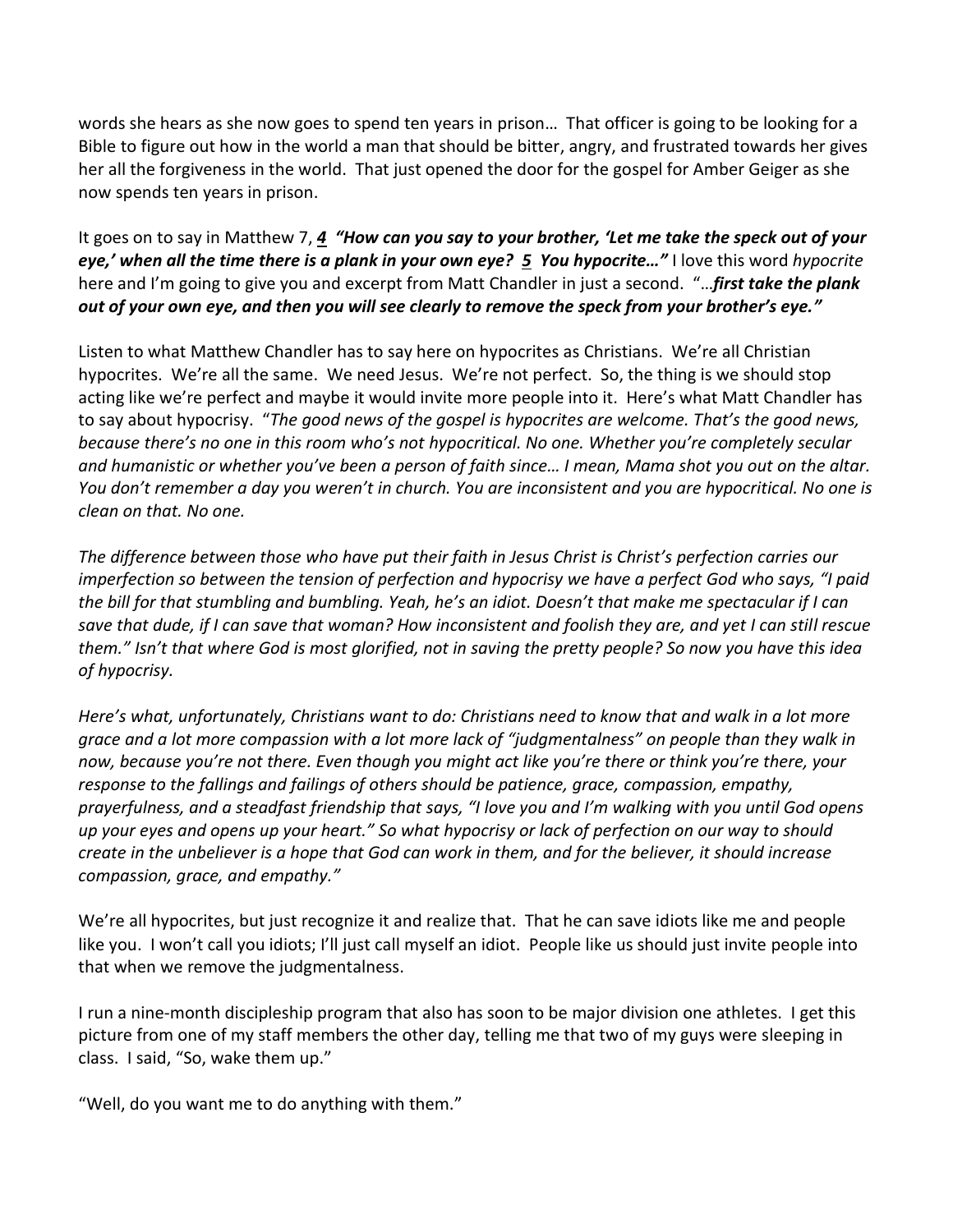"Wake them up, I want them to be respectful of the teacher; wake them up."

"Should there be any consequences?"

"No."

"Really?"

"Oh, because you never slept in class? Let me tell you I had a 7:50 am Cultural Anthropology class at Boise State University. Trust me, as a freshman, I slept in that class a lot."

Then he responded, "Oh yeah, accounting after lunch was really rough."

How quick we are to elevate ourselves and forget we too once had to be pulled out of the muck and mire. We too have been there. And when we begin to get forgetful about all that Christ is doing and has done, we get to a place of eliteness or judgmentalness and that's not the way of Jesus. That is not the friend of sinners. When we fail to recognize our own sin and the depravity of our own heart, we fail to show the humility of Christ and our need for Christ and other people's need for Christ.

Here's the truth. **Don't be surprised when nob-believers act like non-believers**, **but rather be more concerned when you as a believer don't reflect the One you believe in** by giving compassion and empathy and grace and long suffering and patience. It doesn't mean any of us has to be perfect; we're not. But recognize your own sin rather than trying to pull out the faults of your employer or your neighbor or your leaders or your pastors. Start in your heart and work out from there. Jesus said that to the Pharisees. He said, "You whitewashed tombs. On the outside, you act like you have it all together, but inside is death and decay. First clean the inside of the cup then the outside will be clean."

Even Mahatma Gandhi say this about Christians. *"I like your Christ. I do not like your Christians. Your Christians are so unlike your Christ."*

"Well, I don't struggle with drugs. "I don't struggle with pornography" "I don't struggle with sexual immorality." "I don't struggle with alcohol addiction." "I've been in the church my whole life." Yeah, great. Do you know what that's called? Pride. Do you know what C.S. Lewis said about pride? *"…the essential vice, the utmost evil, is Pride."* It's the fertile soil from which all other sin flows. *"Unchastity, anger, greed, drunkenness, and all that, are mere flea bites in comparison: it was through Pride that the devil became the devil…"* That Adam and Eve got us in this whole mess to begin with. "*…Pride leads to every other vice: it is the complete anti-God state of mind."*

Remember there's no place low enough that we can go. I've never seen someone attracted to the gospel because our pride makes us think we're better than them. I've seen a lot of people attracted to the gospel because of humility enough to be transparent with the junk in our life that invites them in. Every time I call out a student that I disciple on something they're struggling with, it begins with the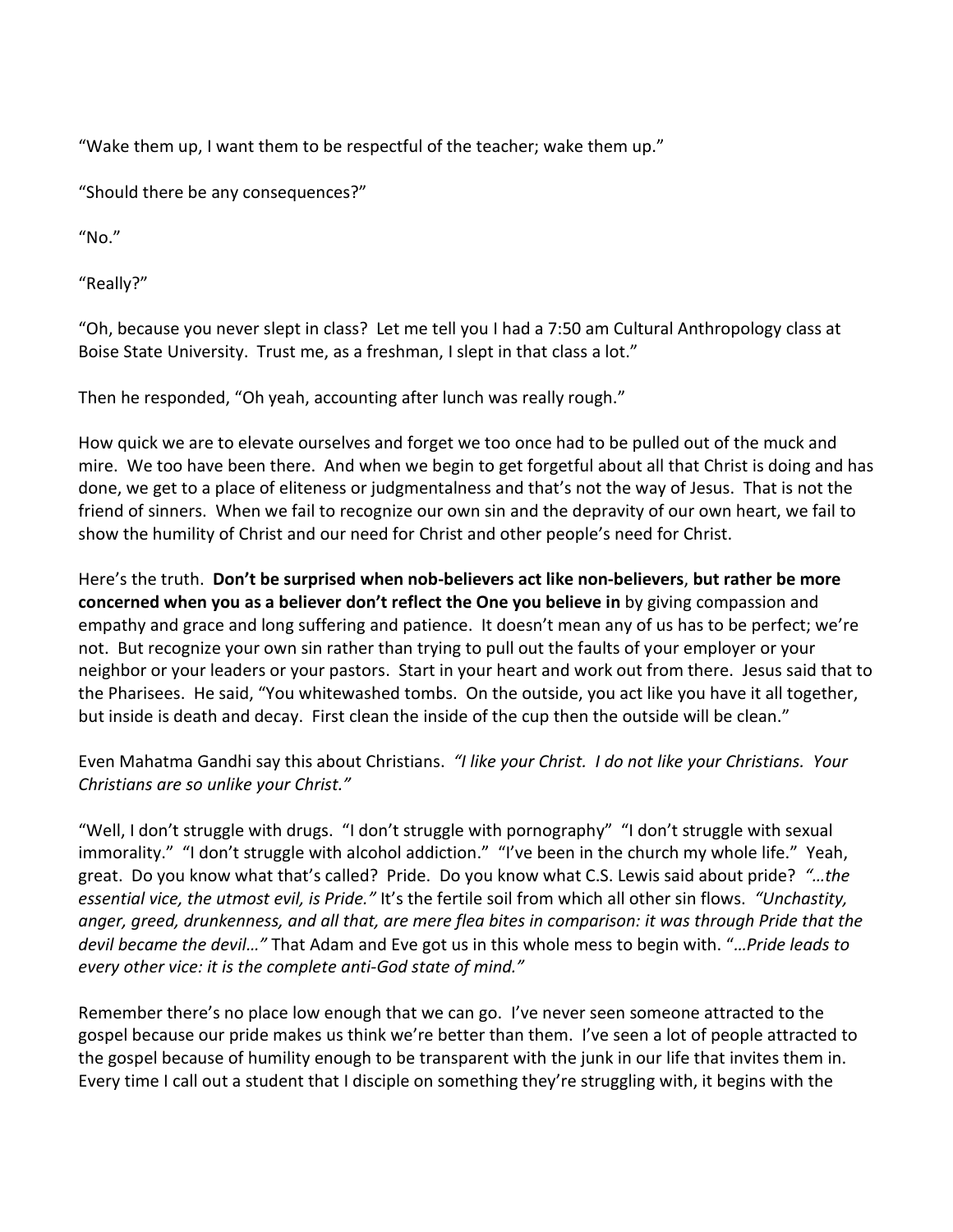invitation of, "Let me tell you what I've wrestled with in my own life and what I'm currently wrestling with." It's amazing how that breaks down a wall. I'm not perfect; I need Jesus; he's saving me.

Buck Parson said this: *"I want to hate my sins more than I hate the sins of others who sin differently than I do."* That'll tweet.

Do you realize when we begin paying attention to this, it invites those with the speck in. This is how we are a friend to the sinner. It's not acting like we have it all together, but recognizing we're following the One who does. Jesus takes you just as you are; that's the good news. Jesus is not in love with a future version of yourself; he's in love with you today.

I told you I was going to call you to do something great. The greatest thing we can do is reflect on our own heart and our need for Jesus on a second by minute by daily basis. When we get out there, we get on the internet and we start spitting venom at people that have different political beliefs. We start getting after them and yelling. We have all these differences. But whoa, what would Jesus do? I told a friend, as I've been preparing for this for the last five weeks, maybe I should bring the WWJD bracelets back for where we're at in our cultural climate.



Look at this picture to remind yourself of the gospel daily. It's so healthy to get in a place to be an ultimate friend of sinners. We all need a friend.

Man's problem is sin. Romans 3: 23 – *For all have sinned…* That's everyone in this room. *…and fall short of the glory of God*. Why do you think you're going to get to heaven?

Because I'm a good person? No. No one is good; not even one. "Why do you call me good? Only God is good alone."

Because of my religious works and my devotion in reading the Bible? No. Because I made a lot of money and I was really successful and had a white picket fence and boats and big houses? No. Because I was moral, and I did good things and I served the poor and I helped out and I donated? No. All those fall short of the glory of God. Romans 6: 23 says, *For the wages of sin is death.* It even says in Isaiah 64: 6 that our righteous deeds are like filthy rags before a holy God. All those things fall short of the glory of God. You are not getting to heaven on your good works, religion, money, morality.



But, there's really good news. In Romans 5: 8 it says, *Yet, while you and I were still sinners, Christ died for us.* Look at this new picture. Christ died for us and those who believe in him shall not perish but have everlasting life. John 14: 6 says, *I'm the way, the truth, and the life. No one shall come to the Father except through me*. Romans 10: 9-11 says *…if you confess with your mouth that Jesus is Lord and believe in your heart that God raises the dead, you will be saved.*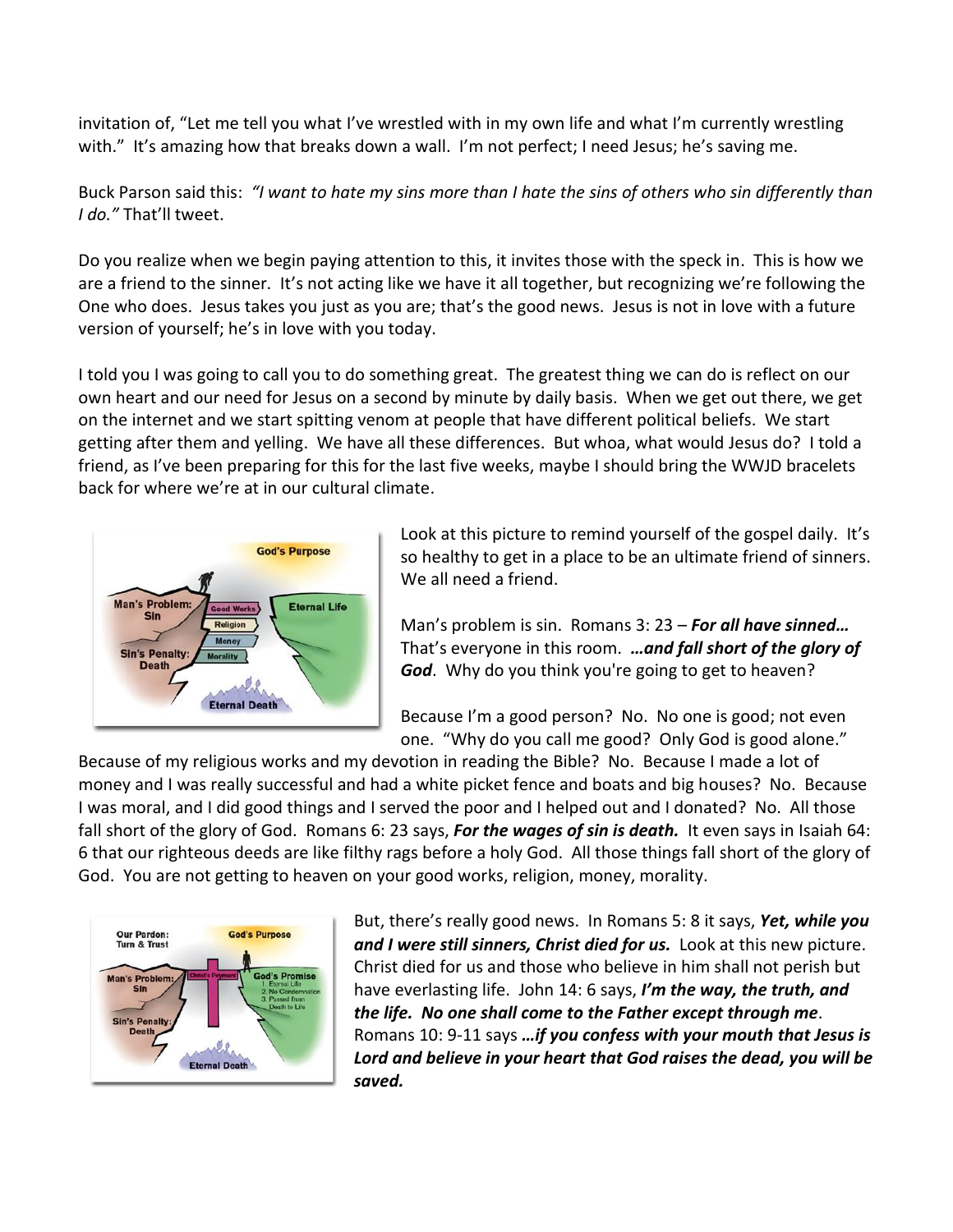Christianity separates itself from every other worldview and religion because the it's the only one not based off of works. It's not based on what you did; it's based on what He did and therefore we cannot boast. It's a free gift of grace so that no on shall boast. - Ephesians 2: 8 And that's what drives us to a place of humility. You didn't do this. You didn't earn this. You didn't do this. You didn't earn this. You have the plank in your eye. And this was paid for on the cross. When we understand that and when we remind ourselves of the gospel and what you really deserve daily and the fact that he doesn't treat us (Psalms 103: 12) as our sins deserve, brings us to a place of humility. That's the great news. That's what the word *gospel* literally means – good news. And when we understand that, we become a better friend to sinners because we understand our own problem.

So, what was I going to challenge you to do that was so great today? Look inwardly rather than outwardly and recognize the work that Jesus wants to and will do in your heart if you'll stop pointing and stepping on others to elevate yourself so you can ignore the condition of your own heart. The problem isn't other people. The problem is your heart. My problem is my heart, my hedonism, my lust, my pride. It's my heart. I need Jesus to come in there and clean that up. I need him daily.

You received the elements as you walked in here today. The reason I shared this right before we go into communion is this reason. The scripture makes it very clear in 1 Corinthians 11. If you're not a believer, if you've never made a decision to follow Jesus Christ… Maybe you've been turned off by the church. I'm telling you Jesus is not condemning you; he died for you. He defeated the tomb and he tasted death so you don't have to. But if you don't believe that and you've never trusted Jesus as your personal Lord and Savior, I'm going to ask you not to take communion. Not because we think we're better than you, but because scripture says don't eat and drink judgment on yourself. Sit there and reflect and pray.

We're going to have the prayer team up here in just a second. If you want to have a deeper conversation about this with the prayer team, please come forward. If you want to come forward and just talk about some of the conditions of your heart with the prayer team, please do. That's what they're here for. Why wouldn't you want free prayer. The prayer team is here to pray with you.

It says in 1 Corinthians 11: 23-26, *The Lord Jesus, on the night he was betrayed, took bread, [24](https://www.studylight.org/desk/?q=1co%2011:24&t1=en_niv&sr=1) and when he had given thanks, he broke it and said, "This is my body, which is for you; do this in remembrance of me." [25](https://www.studylight.org/desk/?q=1co%2011:25&t1=en_niv&sr=1) In the same way, after supper he took the cup, saying, "This cup is the new covenant in my blood; do this, whenever you drink it, in remembrance of me." [26](https://www.studylight.org/desk/?q=1co%2011:26&t1=en_niv&sr=1) For whenever you eat this bread and drink this cup, you proclaim the Lord's death until he comes.*

Thank God we have the ultimate friend of sinners. I told you I was going to challenge you to do something great. Imagine the impact you'll have on this Branson community and beyond when you approach it with humble eyes and humble hearts that draw people towards Him.

I'm going to close us in prayer and as I do, it's the first Sunday of the month, so we do a mercy offering. The mercy offering is different than our normal offering. The mercy offering goes toward helping and benefiting the needs of others in our church family. So, pray with me and have a blessed week.